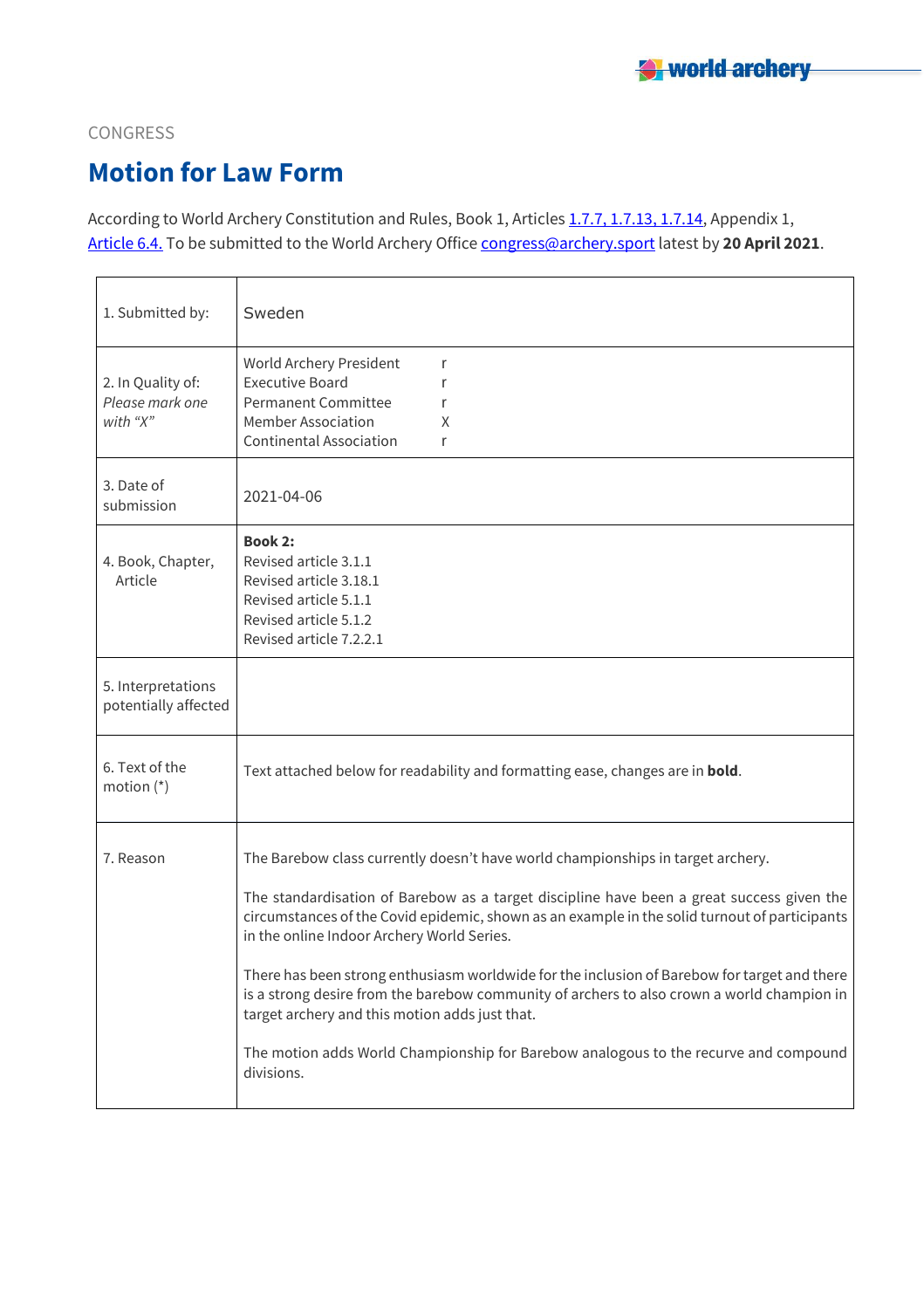| 8. Committee<br>feedback: | <b>Target Archery Committee:</b><br>Inclusion of barebow would raise the participation number so high that it would be impossible<br>to find organisers for target World Archery Championships due to necessary venue size. If this<br>motion is accepted, it would result in setting a participation limit for every category (including<br>for recurve and compound). Or would be leading to an extension of the event programme<br>which would significantly raise the price of participation for all teams. |
|---------------------------|-----------------------------------------------------------------------------------------------------------------------------------------------------------------------------------------------------------------------------------------------------------------------------------------------------------------------------------------------------------------------------------------------------------------------------------------------------------------------------------------------------------------|
|                           | Looking from World Archery perspective, it would also mean extra cost and budget increase<br>which means there will need to be something that World Archery will do less in the future if<br>extra revenue sources not found.                                                                                                                                                                                                                                                                                   |

(\*) Please state the wording to be used **precisely** with the new requested version/addition/amendment **in full words**.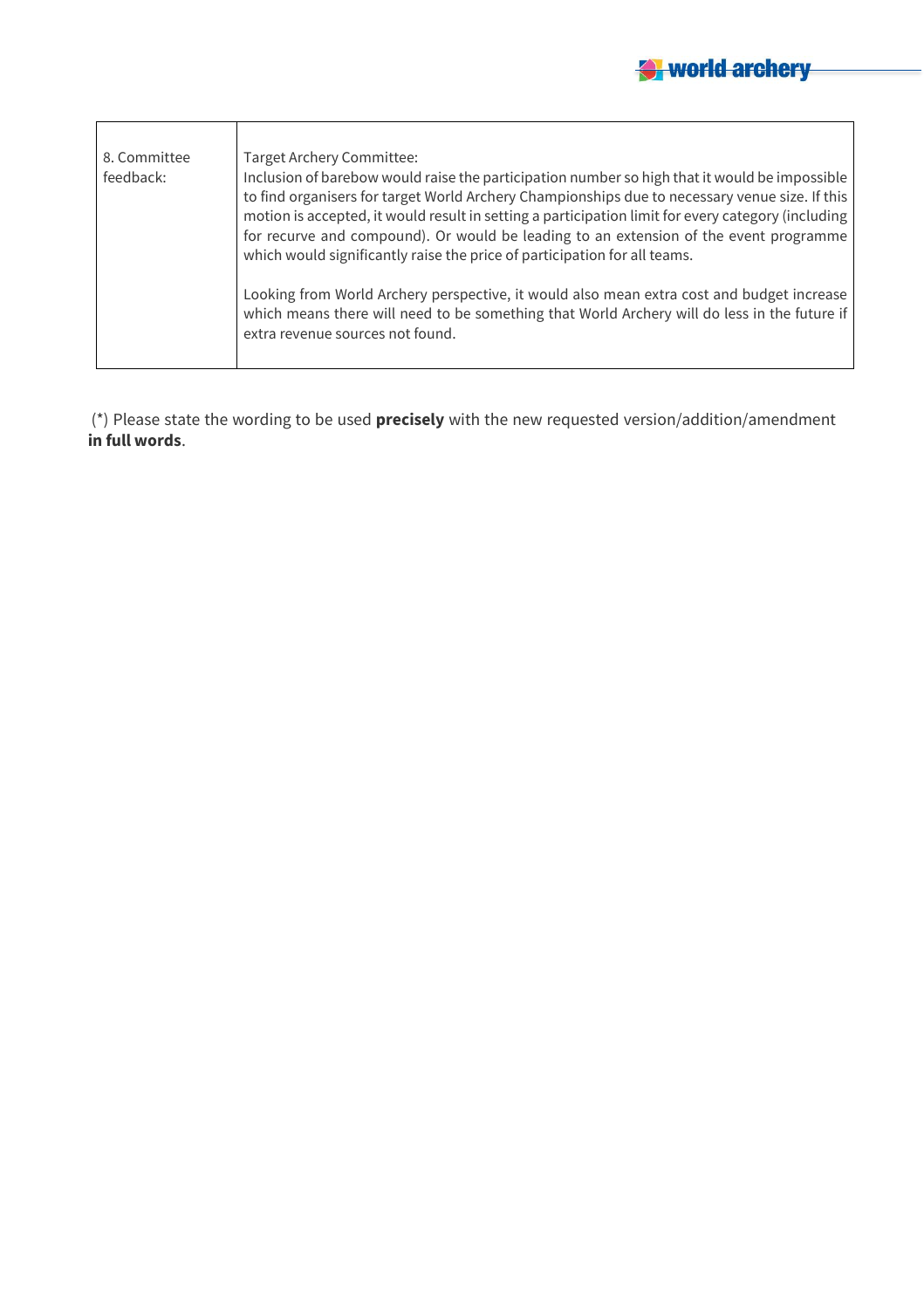## **3.1.WORLD CHAMPIONSHIPS**

#### 3.1.1.

World Archery arranges for the organisation of the following Championships:

- World Archery Championships: Recurve**, Barebow** and Compound Divisions;
- World Archery Field Championships (optional for Juniors and Team Event): Barebow, Recurve and Compound Divisions;
- World Archery Youth Championships (Juniors and Cadets): Recurve, **Barebow** and Compound Divisions;
- World Archery Para Championships: Recurve and Compound Divisions;
- World Archery 3D Championships (optional for Team Event): Barebow, Instinctive Bow, Longbow and Compound Divisions;
- Target, Indoor and Field Archery for Masters: **Barebow**, Recurve and Compound Divisions (if possible together with other Masters events).

And for the divisions as defined in their respective chapters:

- World Archery Flight Championships;
- World Archery Ski Championships;
- World Archery Run Championships.

Despite the above provision, a World Championship does not have to be awarded if the Executive Board determines it is not appropriate.

## **3.18.CHAMPIONSHIP TOURNAMENTS**

—————————————————————————————

—————————————————————————————

—————————————————————————————

#### 3.18.1.

The format for the World Archery Championships and World Archery Youth Championships shall be:

- for the Recurve Division, a Qualification Round consisting of a 70m (60m for cadets) Round followed by an Olympic Round and;
- **for the Barebow Division, a Qualification Round consisting of a Barebow 50m Round followed by the Barebow Match Round and;**
- for the Compound Division, a Qualification Round consisting of a 50m Compound Round followed by the Compound Match Round.

### 5.1.1.

World Archery Championships for the Recurve, **Barebow** and Compound Divisions:

- Cadet Woman World Champion;
- Cadet Man World Champion:
- Cadet Women's Team World Champion;
- Cadet Men's Team World Champion.
- Cadet Mixed Team World Champion;
- Junior Woman World Champion;
- Junior Man World Champion;
- Junior Women's Team World Champion;
- Junior Men's Team World Champion;
- Junior Mixed Team World Champion;
- Woman World Champion;
- Man World Champion;
- Women's Team World Champion;
- Men's Team World Champion;
- Mixed Team World Champion;
- Master Woman World Champion;
- Master Man World Champion.